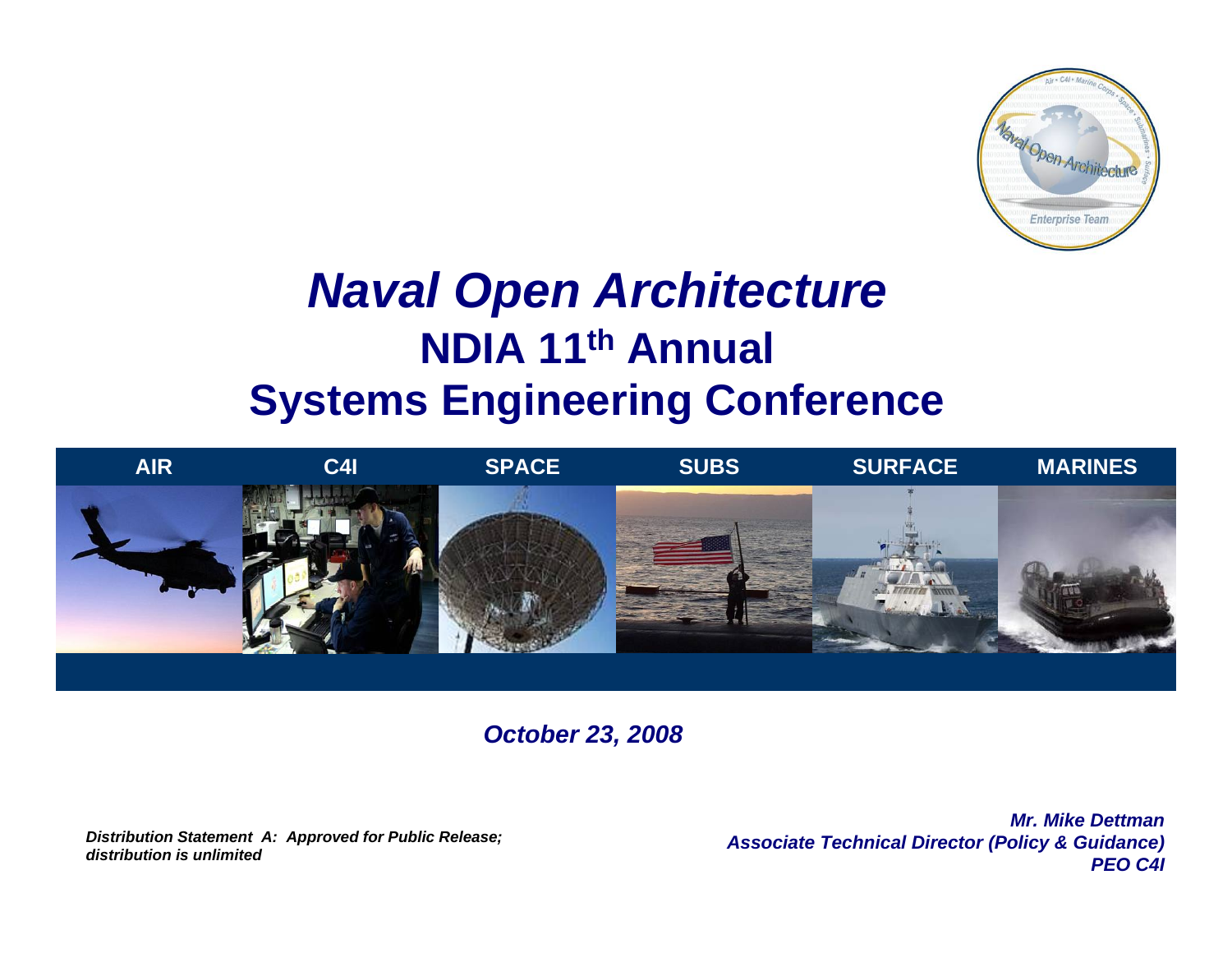# **Agenda**

- Π The Open Architecture Imperative
- Π Open Architecture Policy and Requirements
- Benefits of Open Architecture
- Π Open Architecture Business and Technical Practices
- Π Examples of Open Architecture Implementation across the Navy
- Importance of Acquiring and Exercising Intellectual Property Rights
- Π **Conclusion**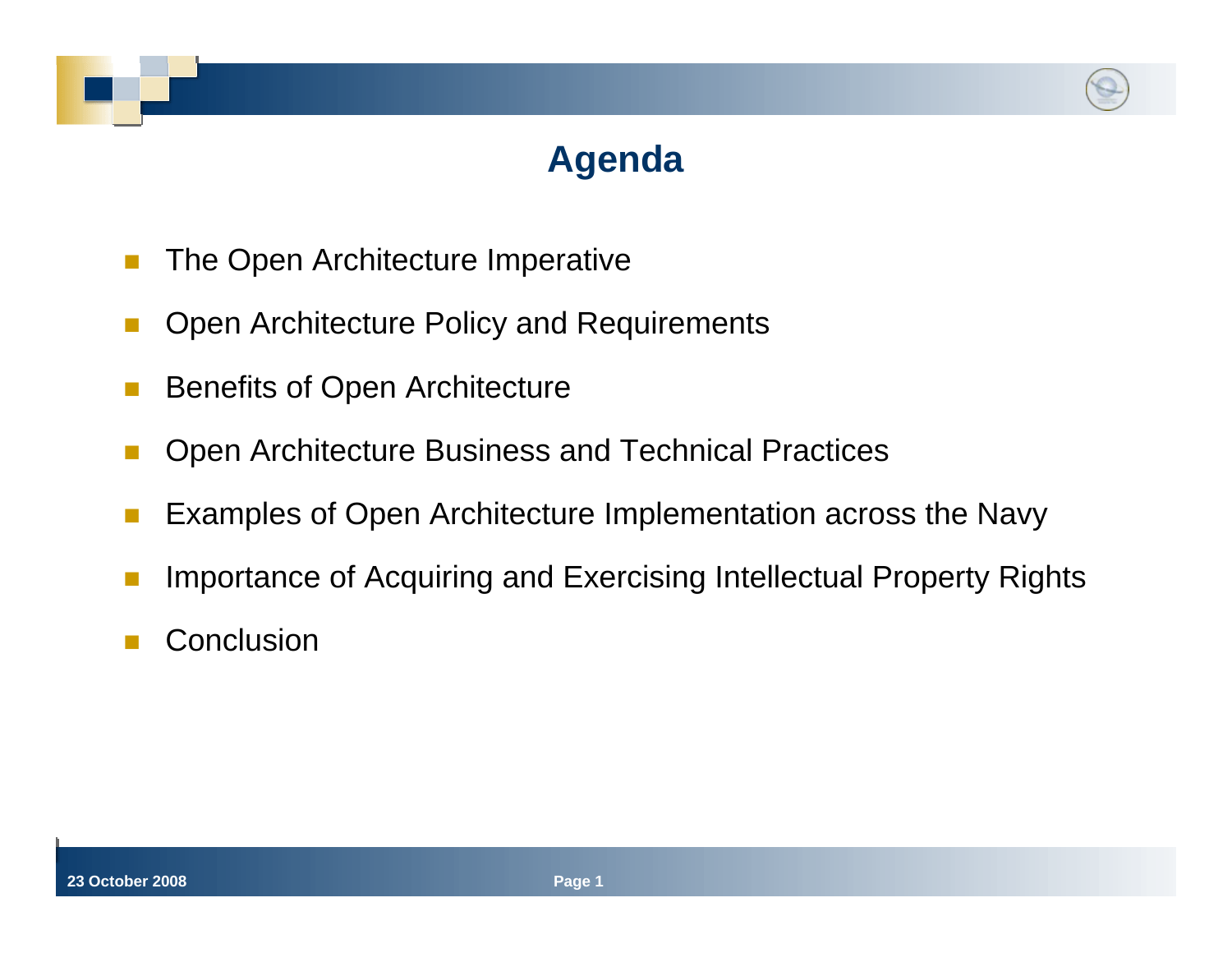### The Navy must build a fleet where our systems ...



# **… are modular, interoperable, and affordable to upgrade are modular, interoperable, and affordable to upgrade**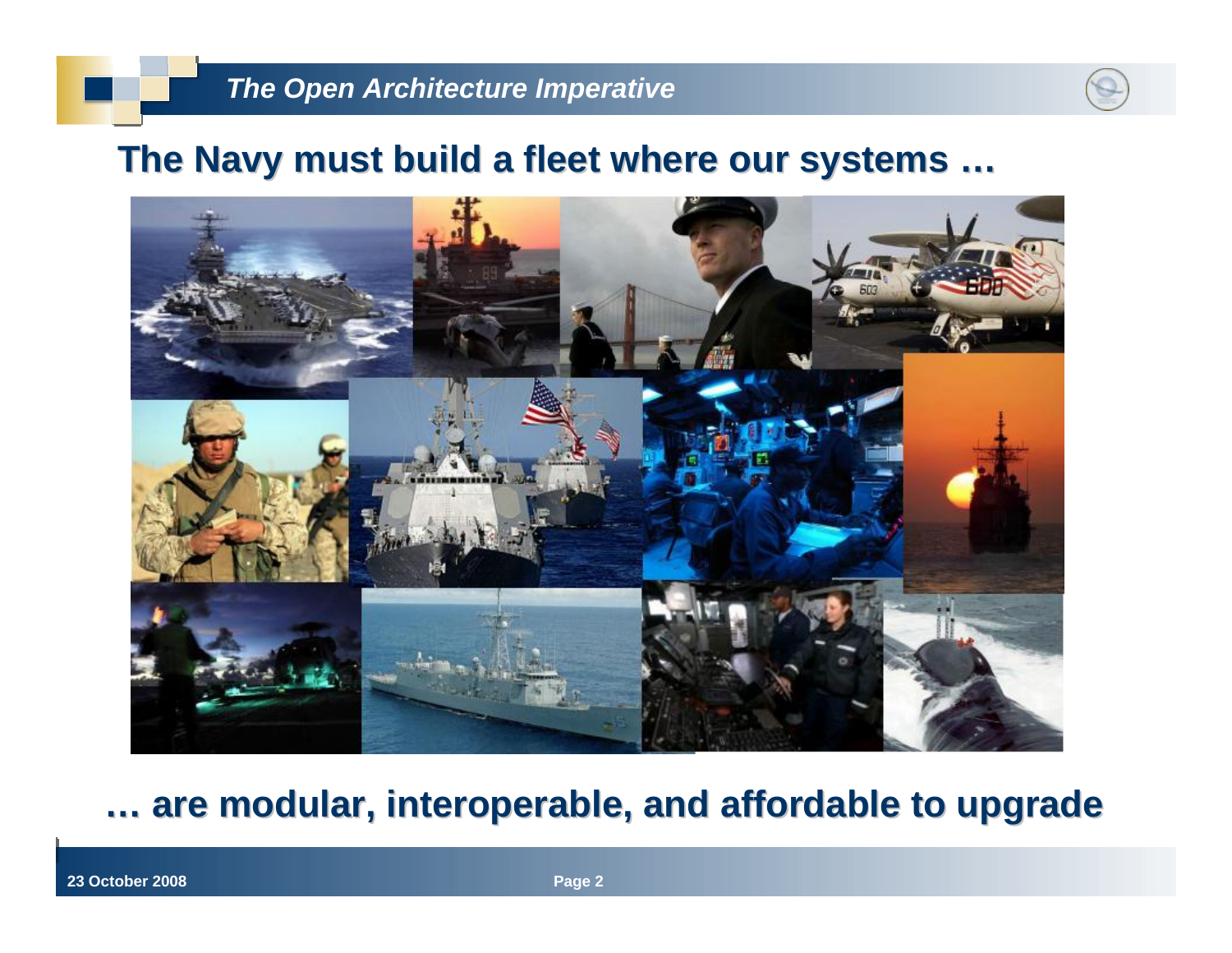# **To accomplish this, ASN (RD&A) in 2003 commissioned a Red Team to assess the Navy's plan to adopt Open Architecture**

### **The Red Team Made 13 Recommendations to leadership:**

- 1.Develop and promulgate a clear Navy policy
- 2.Develop a Navy-wide business strategy to support OA goals
- 3. Redirect the OA implementation by defining architectures for domains based on their unique needs
- 4.Assign one PEO to be accountable for managing OA in each domain
- 5. Investigate alternate strategies for budgeting and contracting for ships and their combat systems to maximize benefits of open architectures
- 6. Evaluate DDX, AEGIS, LCS, and CVN/large deck L-ships combat system requirements and analyze architecture/cost trades to exploit a common architecture for surface ship command and decision systems
- 7. Review all applicable programs to determine how OA is actually being implemented and what changes in the program of record are required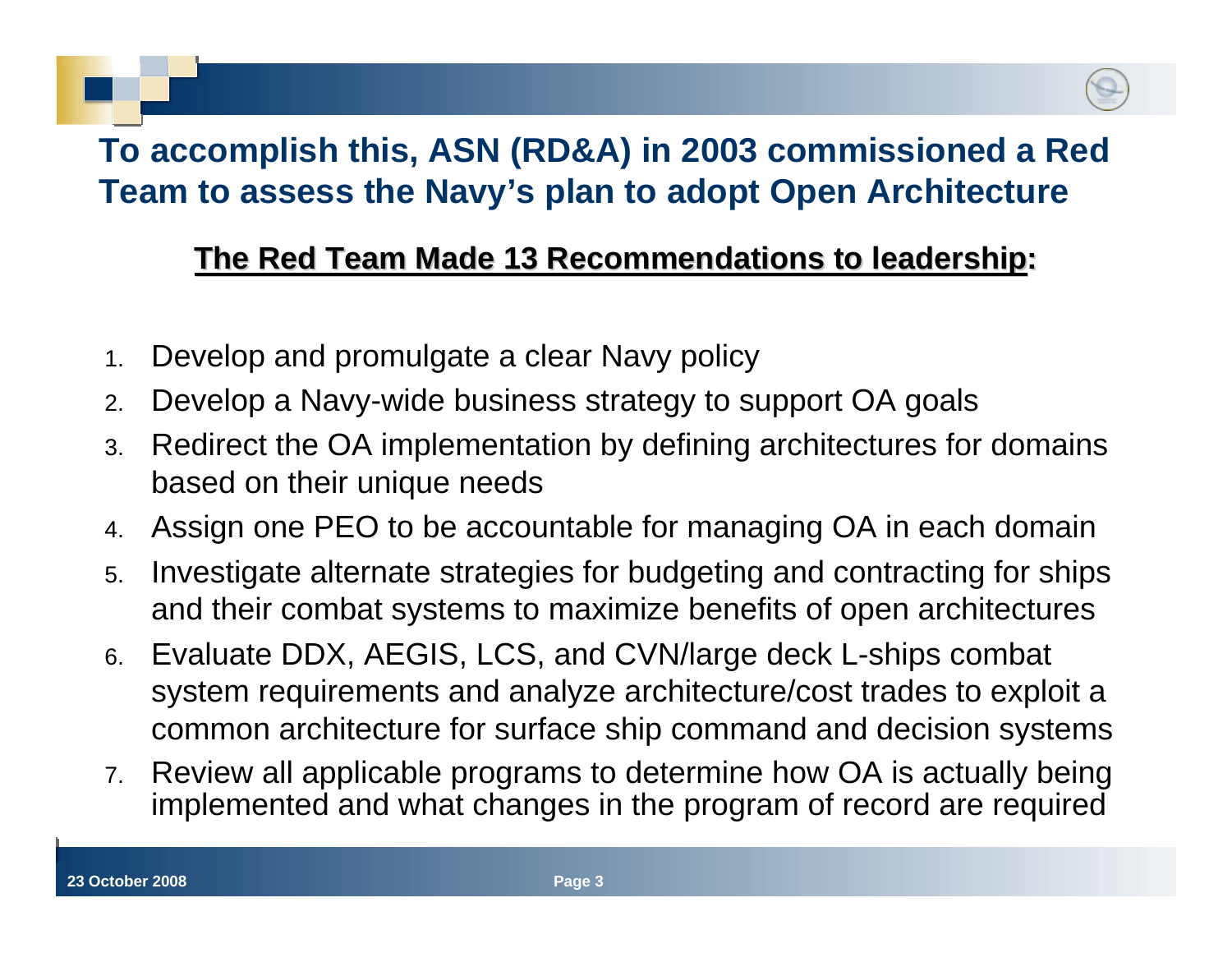### **Red Team Recommendations Red Team Recommendations(continued)**

- 8.Reaffirm the role of PEO IWS in the Navy-wide OA Initiative
- 9. Modify and enforce the OA architecture definition and standards selection processes within and across communities
- 10. Implement and sustain a proactive education and information exchange program across the Industrial and Government communities
- 11. Modify testing and certification processes to exploit OA
- 12. Regarding JTM and its development by JSSEO:
	- $\Box$  Determine whether the technical approach and the transition strategy to Navy programs is appropriately risked
	- $\Box$  Determine whether the Navy programs have sufficient, coordinated off-ramps
- 13. Consider using the basic framework of these recommendations for Navy OA to address Joint interoperability and network centric warfare requirements

## **The Red Team included several** *technical* **recommendations**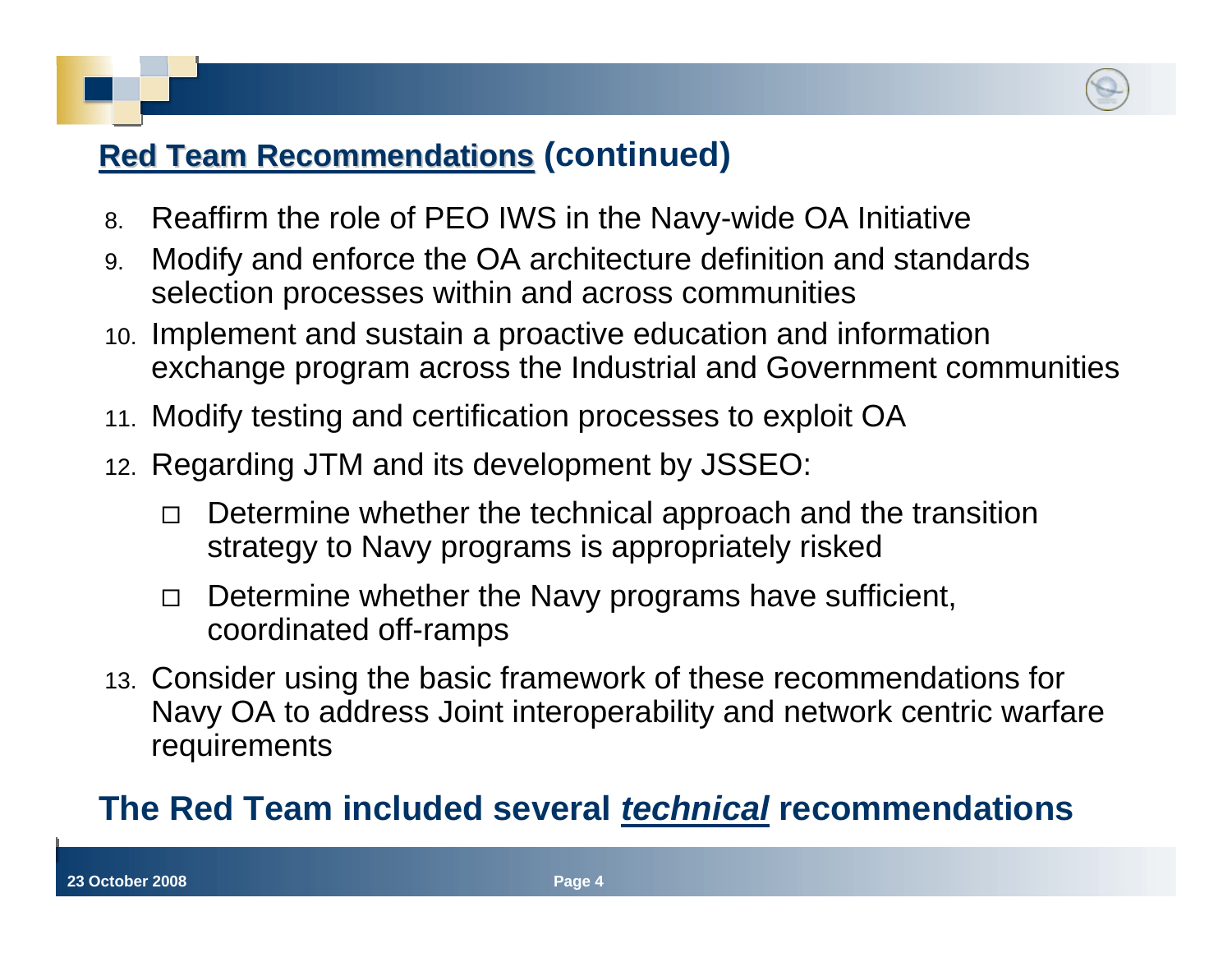# **These recommendations acknowledge that many pieces of** *the acquisition puzzle are required to become the acquisition puzzle are required to become "truly open truly open"*

# **Closed Architecture**

*"A system whose technical specifications are not made public. The confluence of business and technical practices yielding modular, interoperable systems that adhere to open standards with published interfaces.* PC magazine  $\alpha$  magazine  $\alpha$  magazine  $\alpha$  magazine  $\alpha$  magazine  $\alpha$  magazine  $\alpha$  magazine  $\alpha$  magazine  $\alpha$  magazine  $\alpha$  magazine  $\alpha$  magazine  $\alpha$  magazine  $\alpha$  magazine  $\alpha$  magazine  $\alpha$  magazin

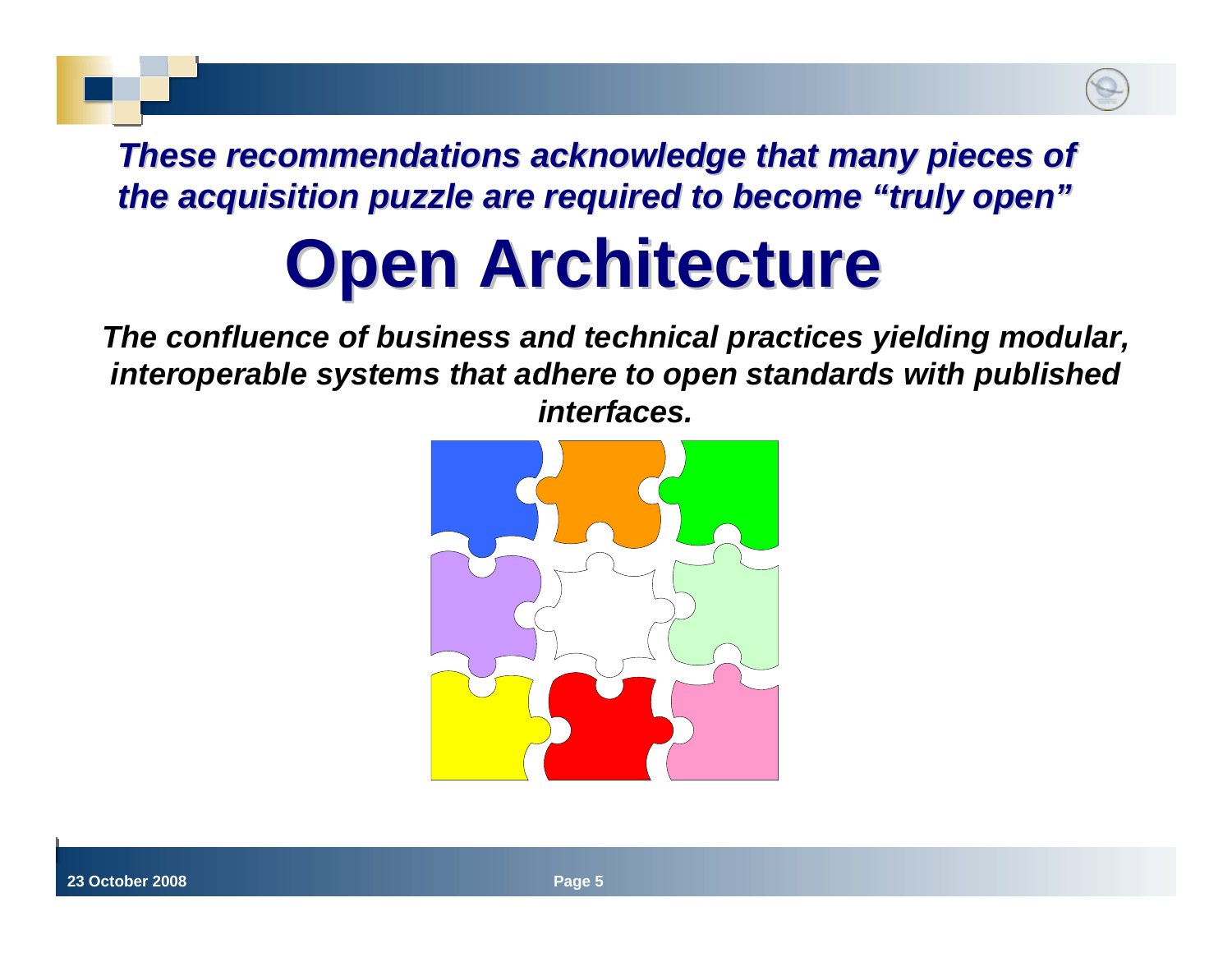

# **So, leadership mandated Open Architecture implementation across the Naval Enterprise and provided some guidance**

#### **1 Aug 2004 ASN RDA mandates open architecture**

THE ASSISTANT SECRETARY OF THE NAVY ENNI SELATE ENNI UP<br>1000 Navy Pentagon<br>Washington DC 98956.1008 ALC: B.C. 2004



MEMORANDUM ROR DISTRIBUTION

SUBJ: Naval Onen Architecture Scone and Responsibilitie Encl: (1) Open Architecture Enterprise Team Organizatio

The purpose of this memorandum is to amplify and expand upon the policy, guidance<br>direction necessary for the successful implementation of the Navy's Open Architecture (OA)<br>Strategy. This strategy is essential as a key en architectures and evolutionary acquisition. DoDD 5000.1 dated 12 May 2003 states: architectures and evolutionary acquisition. DoDD 5000.1 dated 12 May 2003 states:<br>
"Acquisition programs shall be managed through the application of a systemn engineering<br>
approach that optimizes total ysptems performance approach implementing open architecture enterprise wide

In light of this, I initiated an effort to establish open architecture principles as the basi: for an illigent of the Linuxing as enter to state<br>into open and transforme processes in the basis of Organization of a simple<br>of Organization Computer (CKCOMM). The plan was conjunity boxed basis<br>(Computer of the Computer modification to this plan is necessary. The approach to develop a single Navy wide Open<br>Architecture will be modified to account for Surface, Air, Submarine, C41, and Space domain unique requirements

 $[Effective immediately, PEO\,IWS\ is assigned overall responsibility and authority for the Proving the Navy's ONA Enterprise (HCA, A. OCA, Enetereps) and let) to the  $HEC\,IWS$  and let) to the  $HEC\,IWS$  (1999). The Team shall be compared to OAA domain leads, ASN, OPNAV, and SYSCOM represents the  $HSE\,IWS$  and the  $HSE\,IWS$  and  $HSE\,IWS$  are the  $HSE\,IWS$  and  $HSE\,IWS$  are the  $HSE\,IWS$  and  $HSE\$$ requirements in addition to domain specific needs. The Enterprise Team shall define ar requirements in addition to domain specific needs. The Enterprise Team shall define an exception of the converting strategies (i.e., integrated we converting strategies (i.e., integrated we converting strategies (i.e., in

### **Naval OA Policy**



OF THE CHIEF OF NAVAL OPE<br>2000 NAVY PENTAGON<br>WASHINGTON, DC 20156-2020

Ser N6N7/ 50916276 23 Dec 05

9010

- From: Deputy Chief of Naval Operations (Warfare Requirements and Programs) (N6/N7)
- Subj: REQUIREMENT FOR OPEN ARCHITECTURE (OA) IMPLEMENTATION
- Ref: (a) ASN(RDA) Memorandum on Naval Open Architecture Scope and Responsibilities dated 05 August 04
- Encl: (1) OA Enterprise Team

 $\mathbb{R}$ 

1. Purpose. This letter establishes the requirement to implement Open Architecture (OA) principles across the Navy Enterprise. To deliver timely, affordable, interoperable warfighting capability to the fleet, made sustainable by the flexible integration of emerging capabilities, we must incorporate OA processes and business practices now.

2. Background. Warfare systems include hardware, software and Human factors, (i.e. such as training, education and doctrine) factor heavily in warfighting effectiveness. Naval OA transformation must match the rapid evolution in commercial and military technology. Not only must we shorten the kill chain across the family of systems; we must also shorten the time and cost it takes to deliver capability improvements. Our current process takes nearly a decade, costs hundreds of millions of dollars and delivers products that are commercially obsolete and have only incremental improvements in warfighting capability That is not good enough, and must change in POM08. Acquisition processes and business practices must transition now in order to support POM OS and implement agile changes that support rapidly<br>support POM OS and implement agile changes that support rapidly evolving requirements.

OA Principles include:

a. Modular design and design disclosure to permit evolutionary design, technology insertion, competitive<br>innovation, and alternative competitive approaches from multiple<br>movation, and alternative competitive approaches from multiple qualified sources

### **Naval OA Requirements Naval OA Requirements**

### *OA CORE PRINCIPLES*

*[Modular design and design](#page-14-0)  [disclosure](#page-14-0)*

> *[Reusable application](#page-14-0)  [software](#page-14-0)*

*[Interoperable joint](#page-14-0)  [warfighting applications and](#page-14-0)  [secure information exchange](#page-14-0)*

*[Life cycle affordability](#page-14-0)*

*[Encouraging competition](#page-14-0)  [and collaboration](#page-14-0)*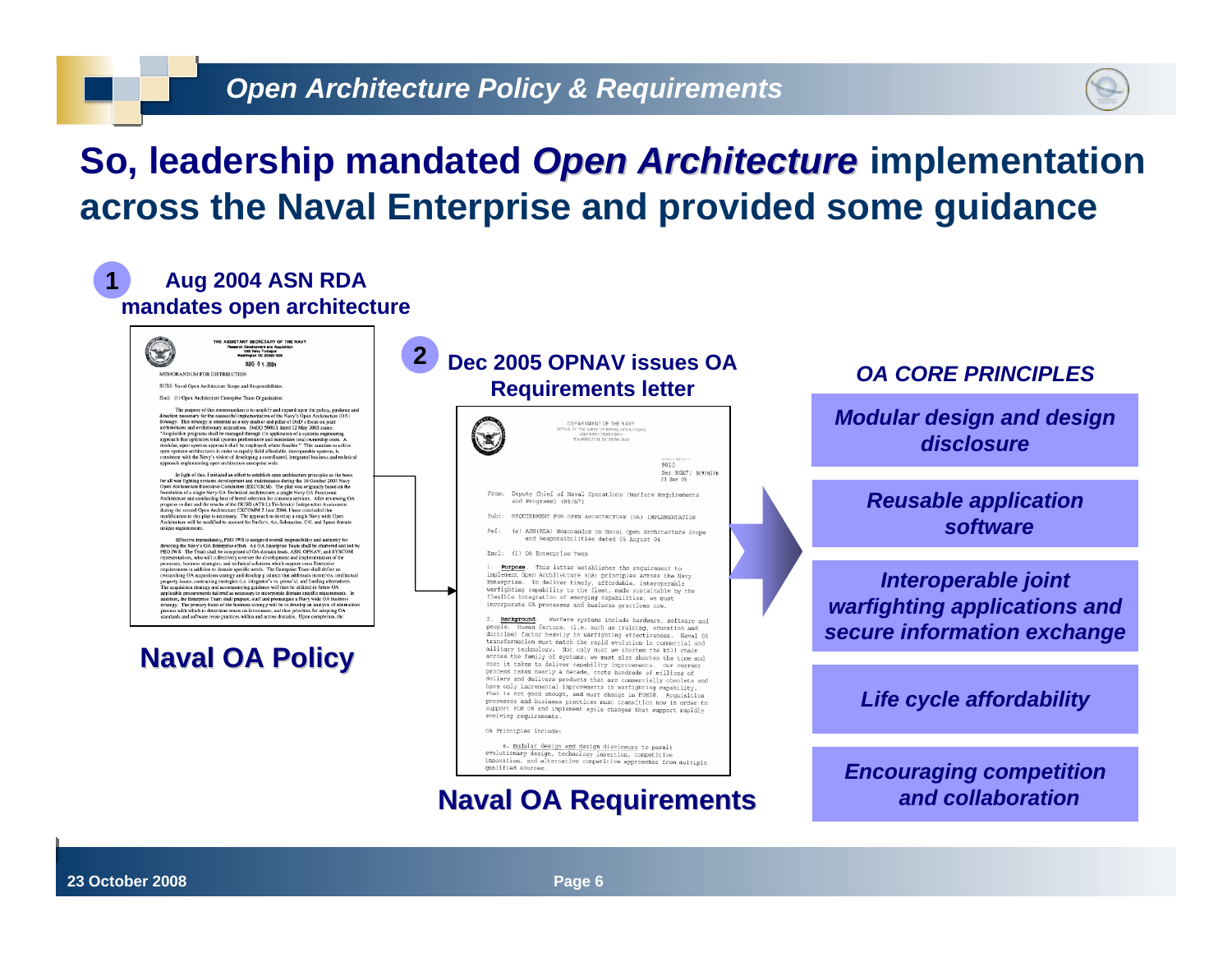## **From this guidance, the OA Enterprise Team (OAET) developed a Naval OA Strategy that includes goals, objectives, practices, and tools …**

### **OA STRATEGY OA STRATEGY**

Statement A: Approved for Public Release; distribution is

#### **Naval OA Strategy**

"Probably the biggest challenge I have is to get the ship building key right, to get the<br>future capabilities right. We are at 281 ships today. We have come down, and I believe are projected to go up - and we need to sustain that projection to a positive direction." - ADM Mullen, Chief of Naval Operations, 26 Oct 2005

Navy laadership is faced with building future combat systems and a fleet canable of meeting emerging threats and evolving national security requirements while at the same time controlling the rising costs of our weapon such a since a single partonics. In order to build combat systems capable of countering emerging threats in systems capable of countering emerging threats in technologies into the Fleet. Changing the way we do business today is

importance is well as the state of the added flexibility required to capitalize on these<br>importive if we are to gain the added flexibility required to capitalize on these<br>technologies and deliver the right capabilities.

Naval Open Architecture (OA) is an enterprise-wide, multifaceted business and technical strategy for acquiring and maintaining National Security Systems as<br>interoperable systems that adopt and exploit open system design principles and<br>architectures. This initiative is a key enables and pillar of the

Defense's (DoD) focus on joint architectures and evolutionary acquisition.<br>Defense's (DoD) focus on joint architectures and evolutionary acquisition.<br>DoD Directive 5000.1 dated 12 May 2003 states: "Acquisition programs sha application of a systems engineering approach that optimizes total system performance and minimized total ownership costs. A modular, open systems approach shall be employed, where feasible."

By adopting OA principles throughout the naval enterprise today, we can build modular, affordable, future combined on designed to meet the future needs of our Sailors. These systems will also be able to readily<br>combini systems designed to meet the future needs of our Sailors. These systems will also be able to readily<br>incorpor we must become leaders of innovation and change to make this happen. We must identify our path forward. This strategy lays out the Navy's vision, goal, and objectives for institionalizing OA across the enterprise.

#### Naval OA Vision

To meet the CNO's priorities to sustain combat readiness, build a fleet for the future, and develop 21" century landary, the Naval OA vision is to-

Transform our organization and culture and align our resources to adopt and institutionalize open architecture principles and processes throughout the naval community in order to deliver more warfighting capabilities to counter current and future threats.

Estitutionalizing Naval OA throughout the Naval community will require that the enterprise:

|  | <b>Align</b>                                                                                  |  | <b>Share</b>                                                                              |  | Collaborate                                                                    |
|--|-----------------------------------------------------------------------------------------------|--|-------------------------------------------------------------------------------------------|--|--------------------------------------------------------------------------------|
|  | Alien Remirements &<br>Accusation communities                                                 |  | Share Products and assets across<br>the enterprise                                        |  | Collaborate three nd-to-end<br>experimentations to reduce risk                 |
|  | Alien Domains across the<br>Enterorise and with Joint Services<br>Alien Industry and Academia |  | Share access to products and assets<br>through government intellectual<br>property rights |  | Collaborate to harmonize standards<br>and midance<br>Collaborate to reduce T&E |
|  | Partners                                                                                      |  | share knowledge and ideas<br>through communities of interest                              |  | expenses through common<br>modular designs and standard.<br>mtarfaces          |

### **TOOLS TO ASSIST**



1. and **business** practices to and **business** practices to "utilize open systems "utilize open systems architectures in order to rapidly field affordable, rapidly field affordable, interoperable systems." interoperable systems."

2. Provide OA **Systems**  2. Provide OA **Systems Engineering** leadership to **Engineering** leadership to field common, interoperable field common, interoperable capabilities more rapidly at capabilities more rapidly at reduced costs

3. Change the Naval and Change the Naval and Marine Corps **Cultures** to Marine Corps **Cultures** to Institutionalize OA Principles Institutionalize OA Principles

### **OA GOALS OA GOALS OA PRACTICES OA PRACTICES**

**Disclose design artifacts Negotiate appropriate data rights Foster enterprise collaboration Foster enterprise collaboration Reuse GOTS products Institute Peer ReviewsDevelop new business models Incorporate OA in contracts**

**Publish interfacesIsolate proprietary components Use widely adopted standards Modularize systems**

**DAU OA Training OutreachGovernment Symposia & Industry Days NPS Research**



**23 October 2008**

**Page 7**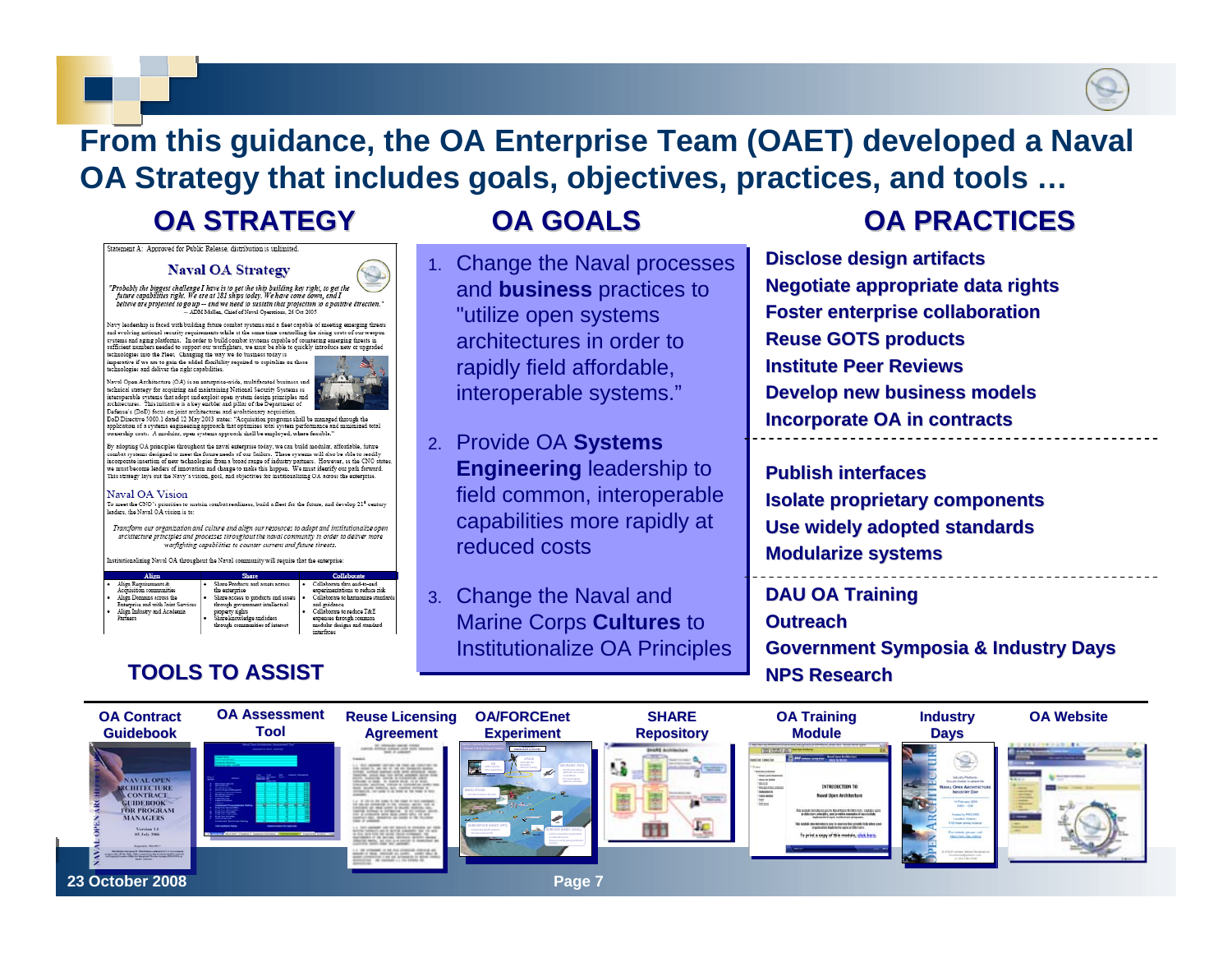# **… and found that implementing OA yields many benefits [and found that implementing OA yields many benefits](#page-14-0)**

| <b>Reduction in</b><br><b>Time to Field</b>       | Decreased development and acquisition cycle times to<br>field new warfighting capabilities<br>Faster integration of open standards based systems                           |
|---------------------------------------------------|----------------------------------------------------------------------------------------------------------------------------------------------------------------------------|
| <i><b>Increased</b></i><br><b>Performance</b>     | Improved operator performance thru delivery of cutting<br>edge technologies and increased bandwidth capabilities<br>from spiral developments and technology insertions     |
| <i><b>Improved</b></i><br><b>Interoperability</b> | Use of common services (e.g. common time reference)<br>Use of common warfighting applications (e.g. track mgr)<br>Use of published interfaces to standardize collaboration |
| <b>More Competition</b>                           | Modular architectures enable competition at the<br>component level<br>Sharing data rights allows third parties to compete                                                  |
| <b>Cost Avoidance</b>                             | Cost avoidance from software reuse and use of<br>commodity COTS products at optimum prices<br>Reduced training and streamlined lifecycle support                           |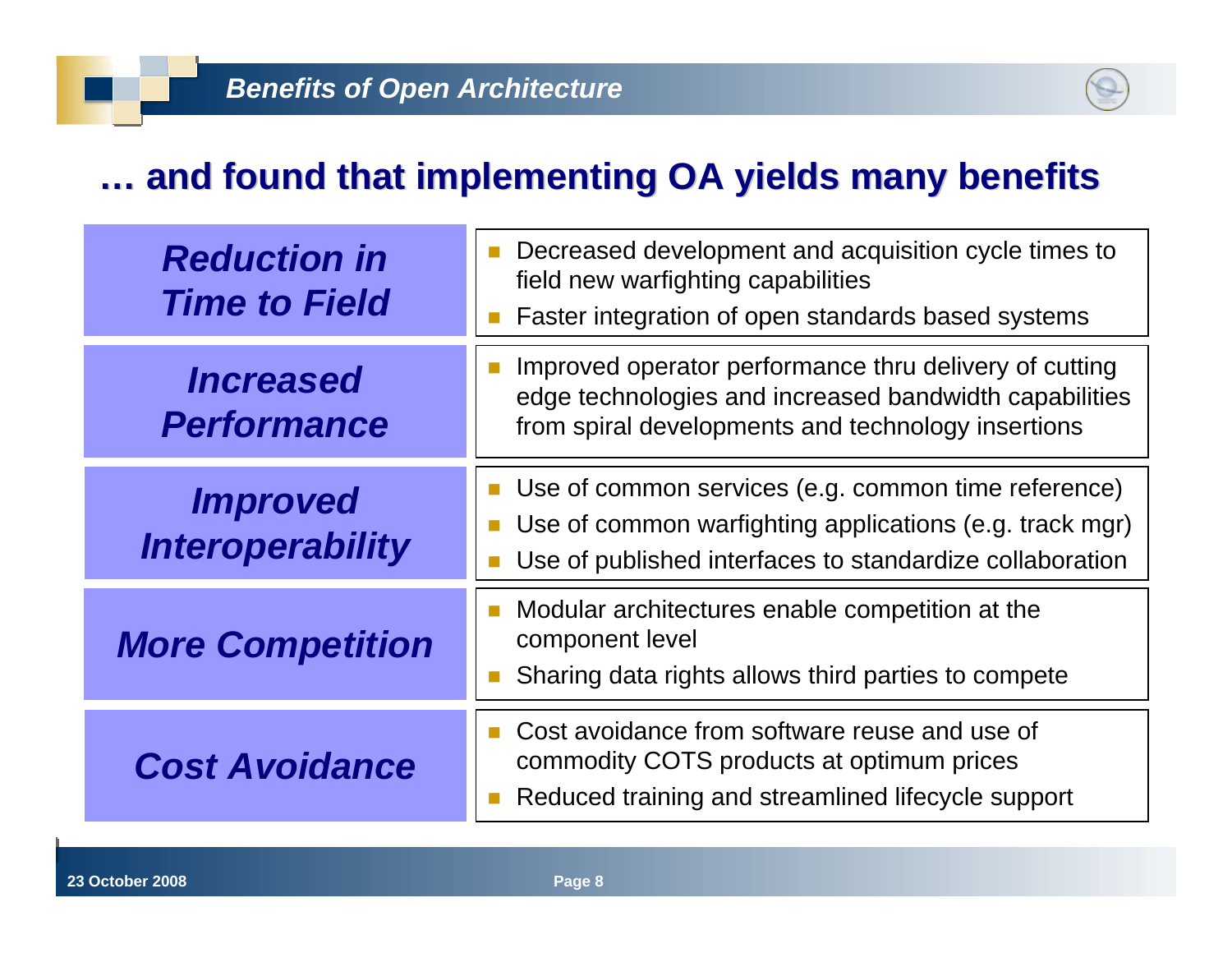# **Therefore, the Navy is changing its business and technical practices to take advantage of OA's benefits**

| <b>Business</b><br><b>Practices</b>      | <b>Technical</b><br><b>Practices</b>    |
|------------------------------------------|-----------------------------------------|
| <b>QDisclose design artifacts</b>        | $\square$ Modularize systems            |
| $\Box$ Negotiate appropriate data rights | $\Box$ Publish interfaces               |
| □ Increase enterprise collaboration      | □ Isolate proprietary components        |
| □ Institute reviews of solutions         | $\Box$ Use widely adopted standards     |
| □ Develop new business models            | $\Box$ Re-use software components       |
| $\Box$ Change contracts                  | $\Box$ Build interoperable applications |
| □ Increase competition                   | $\Box$ Ensure secure data exchange      |
| □ Design for lifecycle affordability     | $\square$ Implement common solutions    |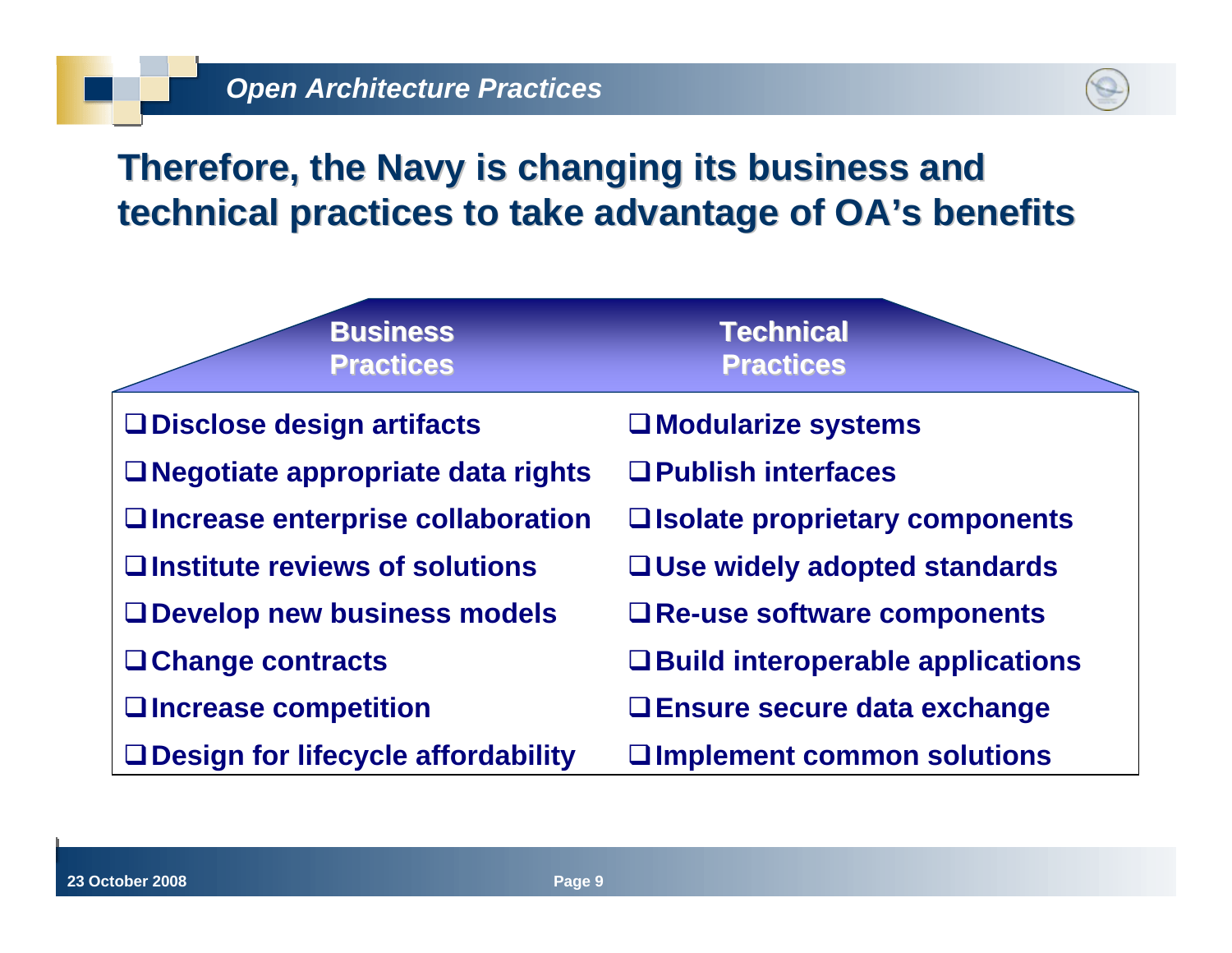

# For example, PEO IWS is building a modular, common combat system architecture ...

**Aligning platform combat systems …**



*"I expect us to compete whenever possible. Competition provides us with options to seek the best solution for the fleet and the taxpayer. … I also expect us to foster an environment in which competition can be sustained over time. Competition once does not serve our interests."*

—VADM Paul E. Sullivan

**… to one open, objective architecture …**



**… to achieve commonality across multiple ship classes where the business case supports it**

# **… to help increase competition to help increase competition**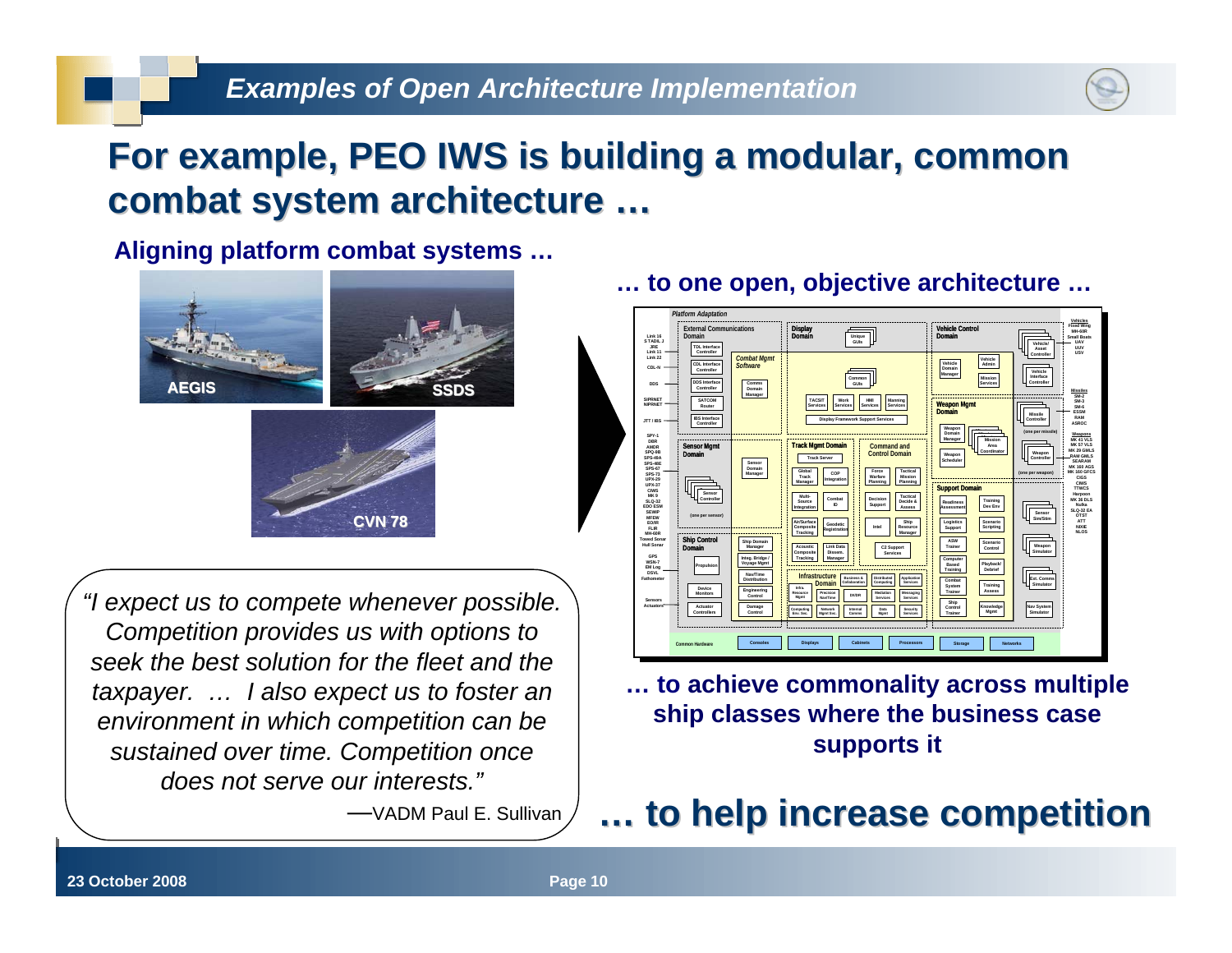# PEO C4I is developing new business models ...



### *…* **to neck down and move towards common services to neck down and move towards common services**

**Page 11**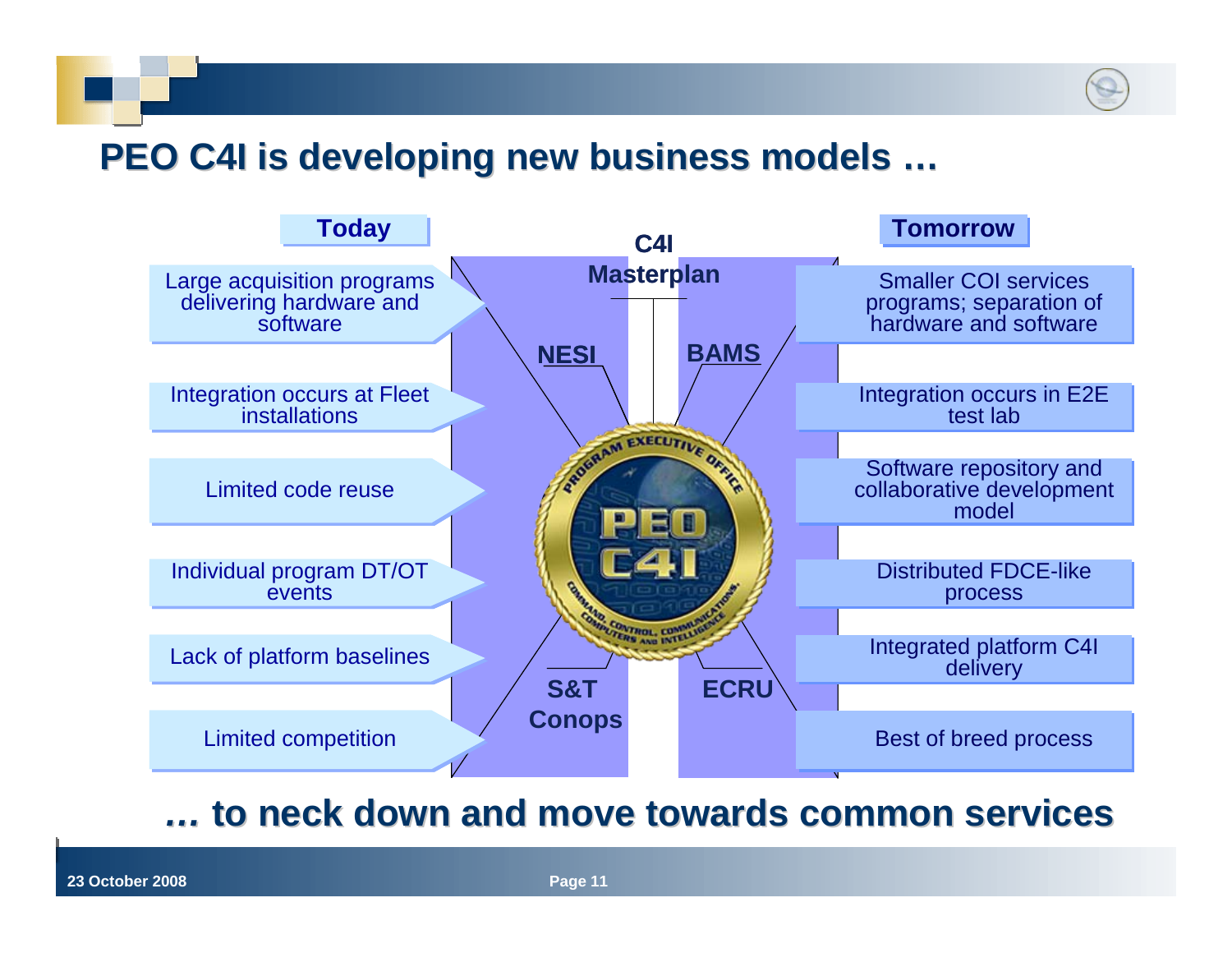### *The Importance of Intellectual Property Rights*



### Another significant *cultural* change is that the Navy now understands **the importance of exercising its the importance of exercising its intellectual property rights intellectual property rights**

- A key aspect to implementing OA is for the Government to *exercise* the intellectual property (IP) rights it acquires
- $\blacksquare$  Under the Federal Acquisition Regulations (FAR) and Defense Federal Acquisition Regulation Supplement (DFARS):
	- $\Box$ The Government gets **Unlimited Rights** in both Technical Data (TD) and<br>Computer Software (CS) for noncommercial items **developed exclusively at the Government's expense s expense**.
	- □ For noncommercial items developed with **mixed funding**, the Government gets **Government Purpose Rights (GPR)** in TD and CS.
	- If a contractor asserts more restrictive rights over a system/component's IP and the Government fails to challenge such an assertion by exercising its rights, the contractor obtains the asserted rights
	- b. It is imperative that the Government assert and exercise the IP rights it acquires because it may lose those rights after a period of time

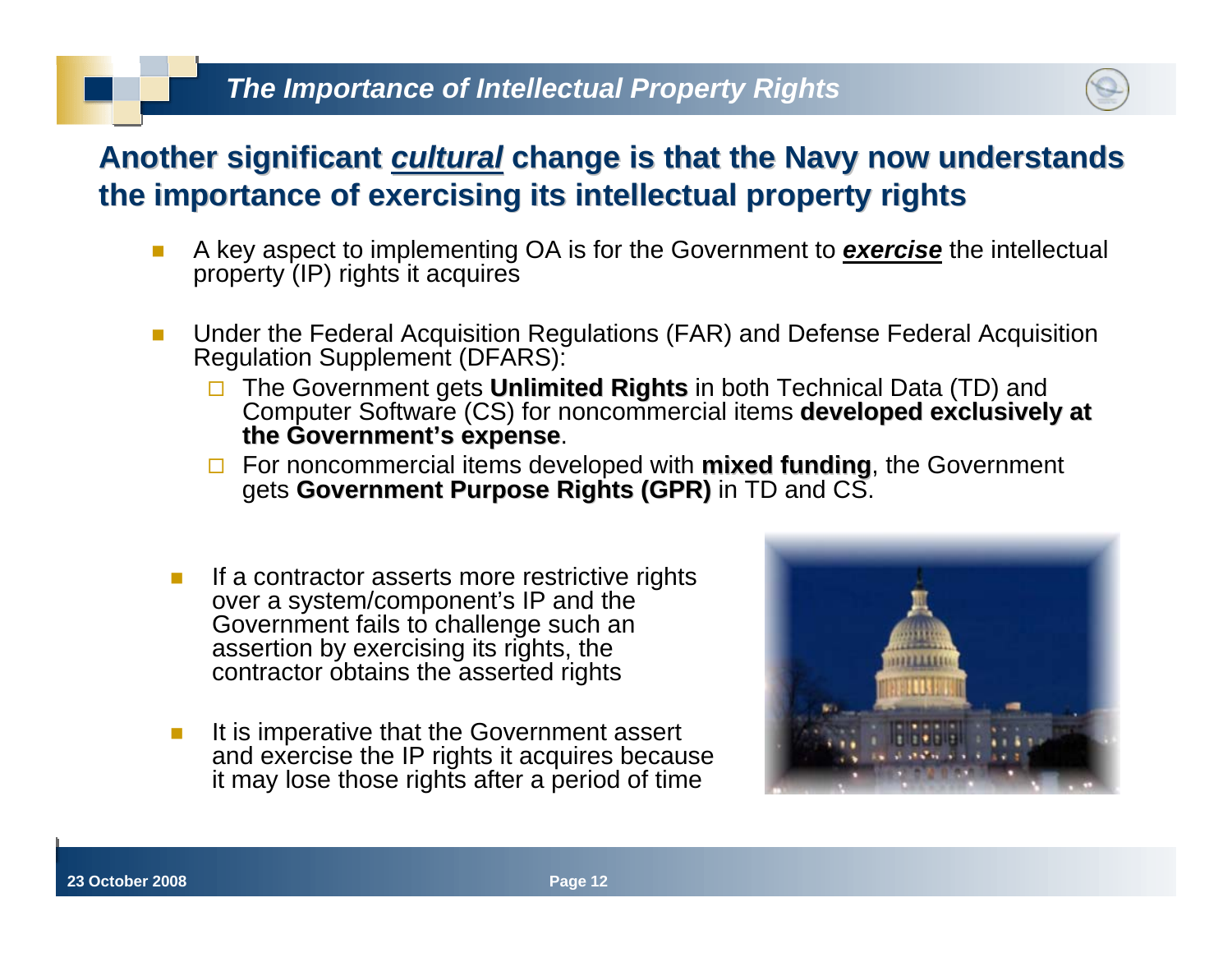### For example, acquiring, asserting, and exercising IP rights enables **Naval programs to disclose designs to foster collaboration ...**

 Design artifacts from AEGIS, LCS, DDG 1000, SSDS, SIAP, IABM are available to qualified vendors in IWS's SHARE repository



F Project artifacts from CLIP, XCOP, and NITES-Next are available to qualified vendors in the C4I NESI collaboration site



### **IWS SHARE REPOSITORY**



# **… and improve interoperability and improve interoperability**

**23 October 2008**

**8 Page 13**